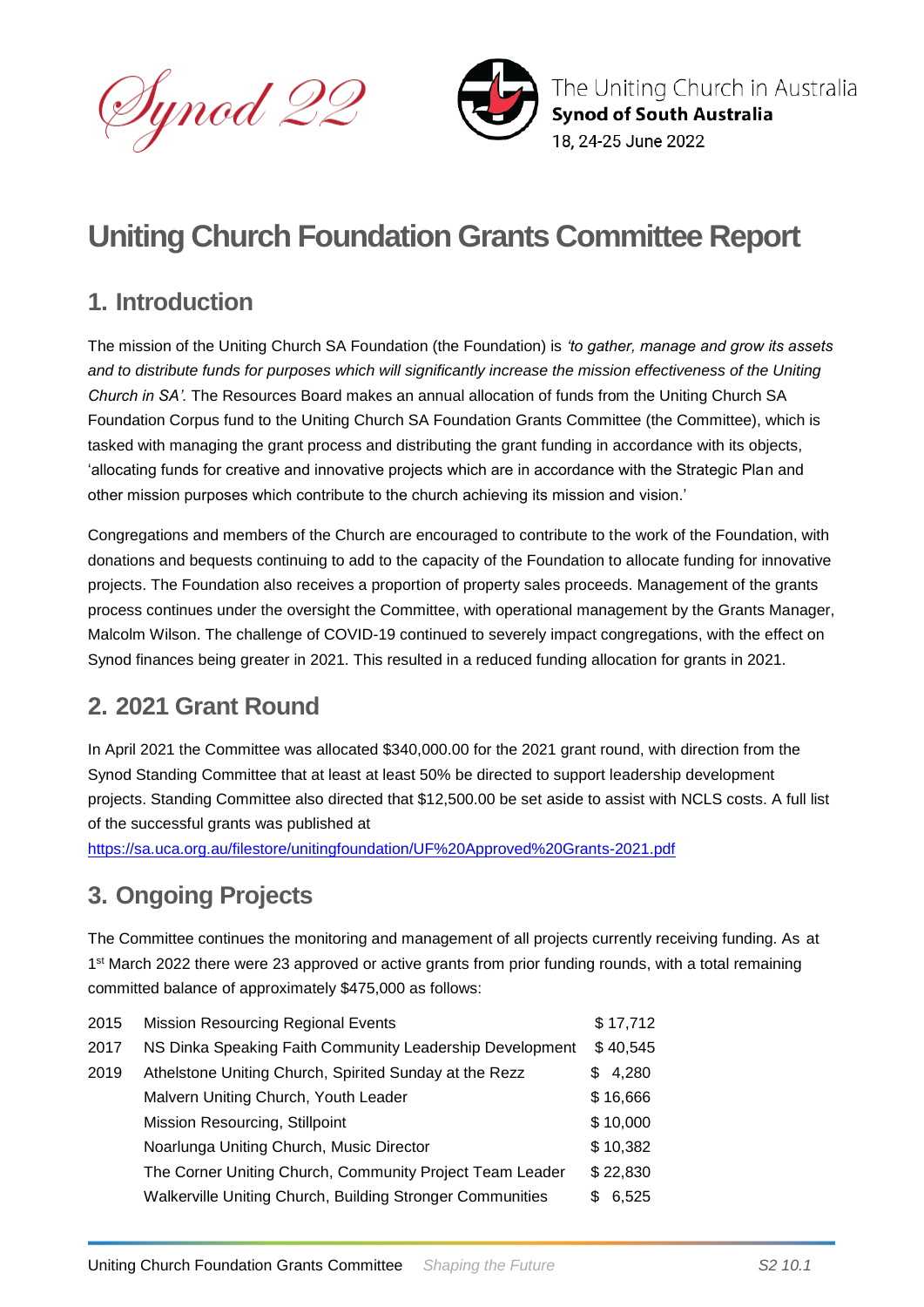| 2020 | Broadview UC, Broadview Community Café                      | \$10,830 |
|------|-------------------------------------------------------------|----------|
|      | Eudunda UC, Connections Community Worker                    | \$22,000 |
|      | Grange UC, Community Pastor                                 | \$5,000  |
|      | Dulwich Rose Park United Parish, Online resources           | \$2,370  |
| 2021 | Centre for Music, Liturgy and the Arts                      | \$25,000 |
|      | Encounter Church, (FC) Generations Pastor                   | \$55,000 |
|      | Freedom UC, Freedom UC replanting of congregation           | \$3,720  |
|      | Mitcham Hills Church, (FC) Youth Outreach Worker            | \$40,000 |
|      | Mt Barker UC, Intergenerational Worker                      | \$30,000 |
|      | Trinity Alberton UC, Becoming missionally effective         | \$27,680 |
|      | Westbourne Park UC, Youth Discipleship Pastor               | \$32,500 |
|      | UAICC, Formation and Training Co-ordinator                  | \$23,500 |
|      | <b>UAICC, Raukkan Congress Youth Ministry</b>               | \$36,000 |
|      | Placements, Y.P. Restructuring Intentional Interim Ministry | \$19,440 |
|      | Synod Standing Committee, NCLS                              | \$12,500 |

#### **4. Forward Thinking**

Resources Board has recently advised UCFGC of the funds available for distribution in 2022**.** The 2022 Round is expected to open early in June and have a closing date of 31st July 2022**.** Congregations, Faith Communities, individuals and Ministry Centres are invited to apply for innovative projects which have the capacity to further the missional effectiveness in their community and beyond.

#### **5. The Committee**

The move to the new presbytery structure led to a change in the membership structure of the Committee, to include equal representation from all three presbyteries. The Committee now consists of:

| Rev David Hoffman (Chairperson)           | (appointed by Standing Committee) |
|-------------------------------------------|-----------------------------------|
| Rev Felicity Amery (General Secretary)    | (ex officio)                      |
| Rev Mark Schultz (Team Leader MR)         | (ex officio)                      |
| Malcolm Wilson (Grants Manager)           | (ex-officio)                      |
| Brian Hern (Wimala Presbytery)            | (elected by Presbytery)           |
| Peter Gunn (Wimala Presbytery)            | (elected by Presbytery)           |
| Ian Dow (Presbytery of Southern SA)       | (elected by Presbytery)           |
| Aafke Boomsma (Presbytery of Southern SA) | (elected by Presbytery)           |
| Kay Bailey (Generate Presbytery)          | (elected by Presbytery)           |
| Mark Telford (Generate Presbytery)        | (elected by Presbytery)           |

I would like to thank the Committee members for their diligence and impartiality, taking a Kingdom of God perspective in discerning the allocation of funding to each project on its merits. Finally, my thanks to Malcolm